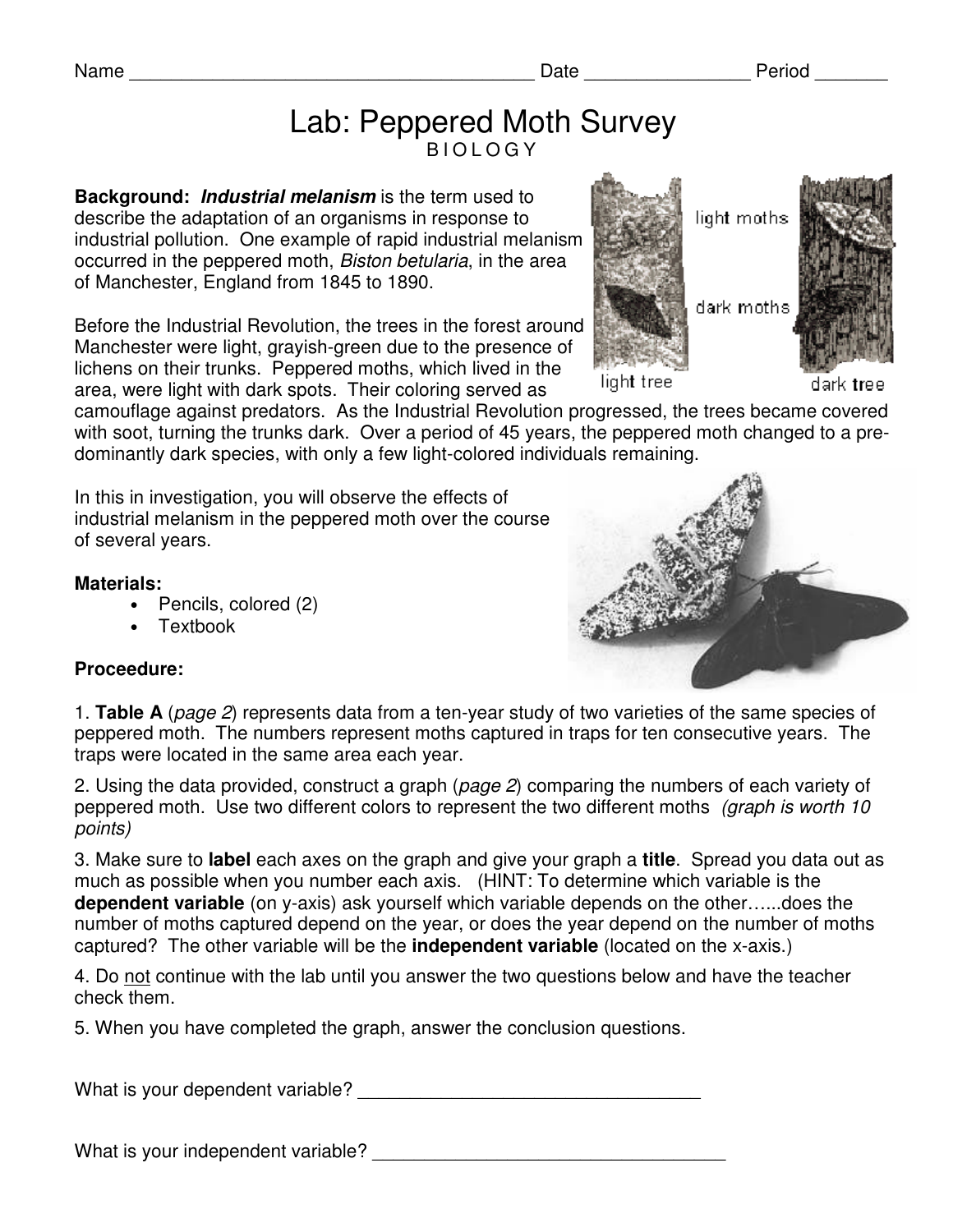| <b>YEAR</b>    | <b>Numbers of Light Moths</b><br><b>Captured</b> | <b>Number of Dark Moths</b><br><b>Captured</b> |
|----------------|--------------------------------------------------|------------------------------------------------|
|                | 556                                              | 64                                             |
| $\overline{2}$ | 537                                              | 112                                            |
| 3              | 484                                              | 198                                            |
| $\overline{4}$ | 392                                              | 210                                            |
| 5              | 246                                              | 281                                            |
| 6              | 225                                              | 357                                            |
| 7              | 193                                              | 412                                            |
| 8              | 147                                              | 503                                            |
| 9              | 84                                               | 594                                            |
| 10             | 56                                               | 638                                            |



# **Table A**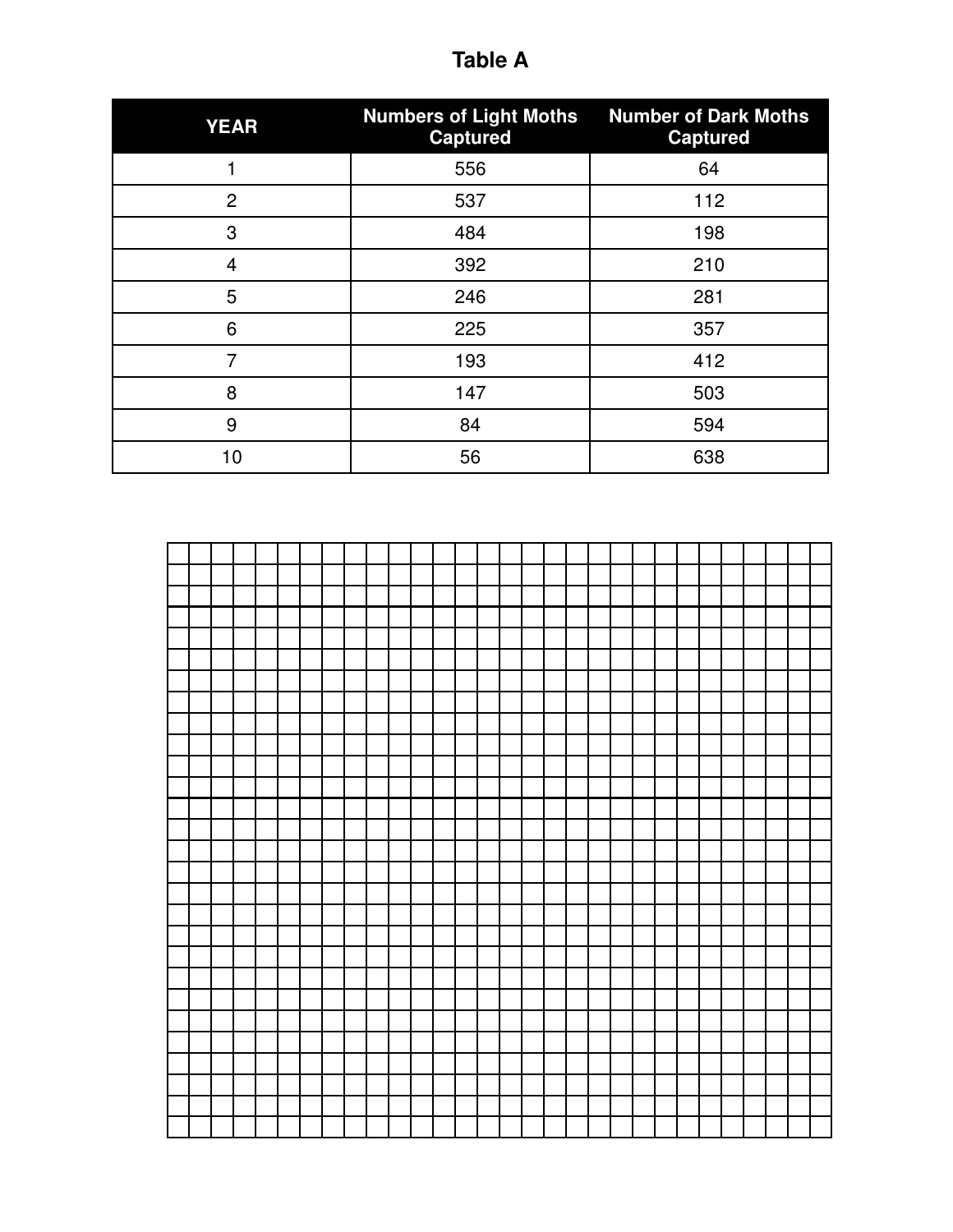### **Conclusion Questions:**

1. What is **Industrial melanism**? (2 points)

2. If the light-colored moths were better adapted to the light-colored trunks of the trees, why were dark-colored moths still present in the population of Biston betularia prior to 1845? (2 points)

3. What event caused the tree trunks of many trees in England to turn from light to dark? (2 points)

4. In a paragraph, describe in your own words what the graph shows. (Minimum 5 sentences…..in your own words) (6 points)